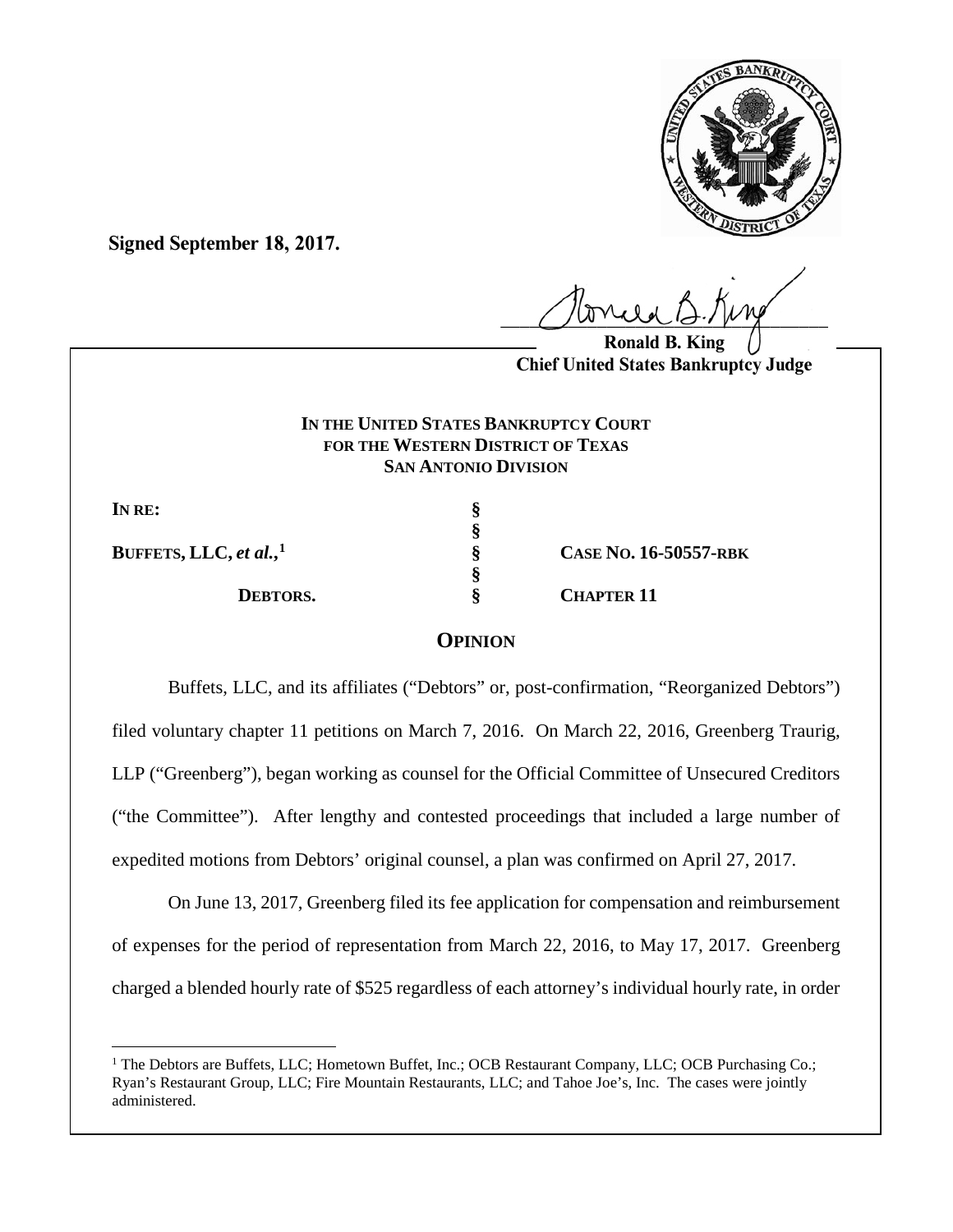to provide its services at a discount. Greenberg's application requested \$2,200,485.00 in fees and \$87,005.04 in reimbursable expenses. Greenberg provided monthly reports of fees and expenses incurred, as well as a breakdown of the hours worked by each professional during the time of representation.

On August 1, 2017, both the United States trustee and the Reorganized Debtors (through their new special counsel) objected to Greenberg's final fee application. The Reorganized Debtors generally asserted that Greenberg's fees were excessive, unreasonable, costly to the estate, and for largely unnecessary work. The Reorganized Debtors requested a fee reduction of between \$741,204.13 and \$787,118.59.

The filed objections contained four major arguments: first, that disparities between Greenberg's fees and Debtors' counsel's fees demonstrate excessive compensation; second, that the blended rate was functionally more expensive than an hourly rate would have been; third, that Greenberg overstaffed the case with young professionals with hourly rates under \$525, thereby over-charging for the professionals' services; and fourth, that Greenberg's travel expenses were unreasonably high.

Greenberg filed its response on August 8, 2017, and the hearing on the issue took place September 6, 2017. Just before the hearing, the U.S. trustee withdrew its objection after reaching an agreement with Greenberg, wherein Greenberg agreed to reduce its requested compensation by \$50,000.

The Court finds that it has jurisdiction to render a final order in this core proceeding pursuant to 28 U.S.C. §§ 157(b) and 1334. Venue is proper under 28 U.S.C. §§ 1408 and 1409. Along with the findings of fact and conclusions of law stated on the record after the close of the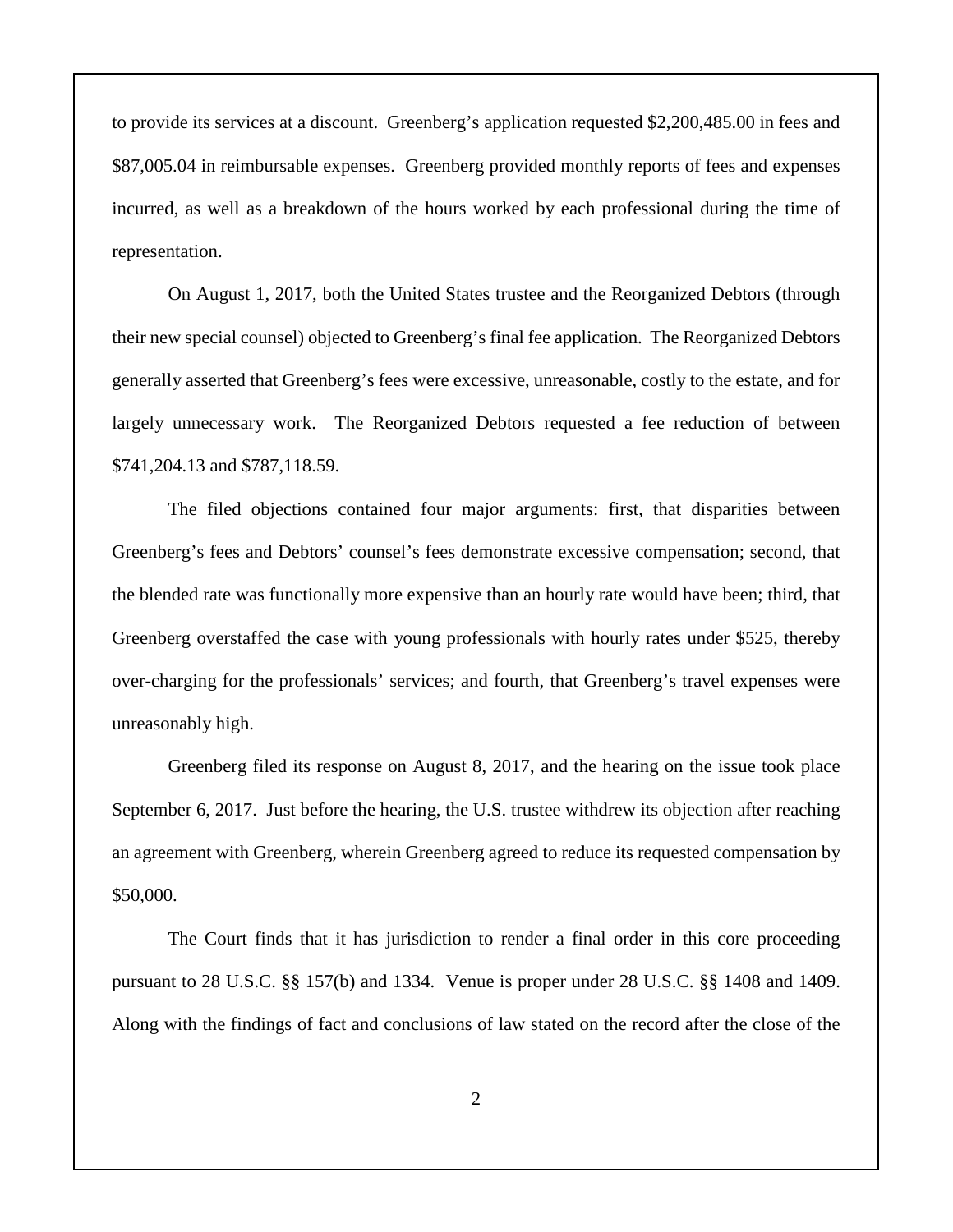evidence, this opinion constitutes the findings and conclusions of the Court pursuant to FED. R. BANKR. P. 7052 and 9014.

## **DISCUSSION**

The issue before the Court is whether Greenberg's fees are reasonable and necessary in light of the work the representation required. Section 330(a) of the Bankruptcy Code provides that attorneys and paraprofessionals may be awarded reasonable compensation for actual, necessary services and reimbursement for actual, necessary expenses. 11 U.S.C. § 330(a)(1). The burden of proving what constitutes "reasonable compensation" rests on the fee applicant. *In re El Paso Refinery, L.P.*, 257 B.R. 809, 833 (Bankr. W.D. Tex. 2000). Services rendered should be performed within a reasonable amount of time considering the complexity of the case, and should be necessary to the administration of the estate or beneficial at the time the services were rendered. 11 U.S.C. § 330(a)(3)(C).

Bankruptcy courts are also guided by the Fifth Circuit's *Johnson* factors when considering the appropriateness of attorney's fees and, therefore, whether the applicant has met its burden. *Johnson v. Georgia Highway Express, Inc.*, 488 F.2d 714, 717–19 (5th Cir. 1974) (enumerating the criteria); *see also In re Pilgrim's Pride Corp.*, 690 F.3d 650, 656 (5th Cir. 2012) (finding the continued vitality of the *Johnson* factors); *In re First Colonial Corp. of America*, 544 F.2d 1291, 1298–99 (5th Cir. 1977) (applying *Johnson* factors to bankruptcy fees). The factors relevant for consideration are:

- 1. the time and labor required;
- 2. the novelty and difficulty of questions presented;
- 3. the skill requisite to perform the legal services properly;
- 4. the preclusion of other employment due to the acceptance of the case;
- 5. the customary fee for similar work in the community;
- 6. whether the fee is fixed or contingent;
- 7. time limitations imposed by the client or the circumstances;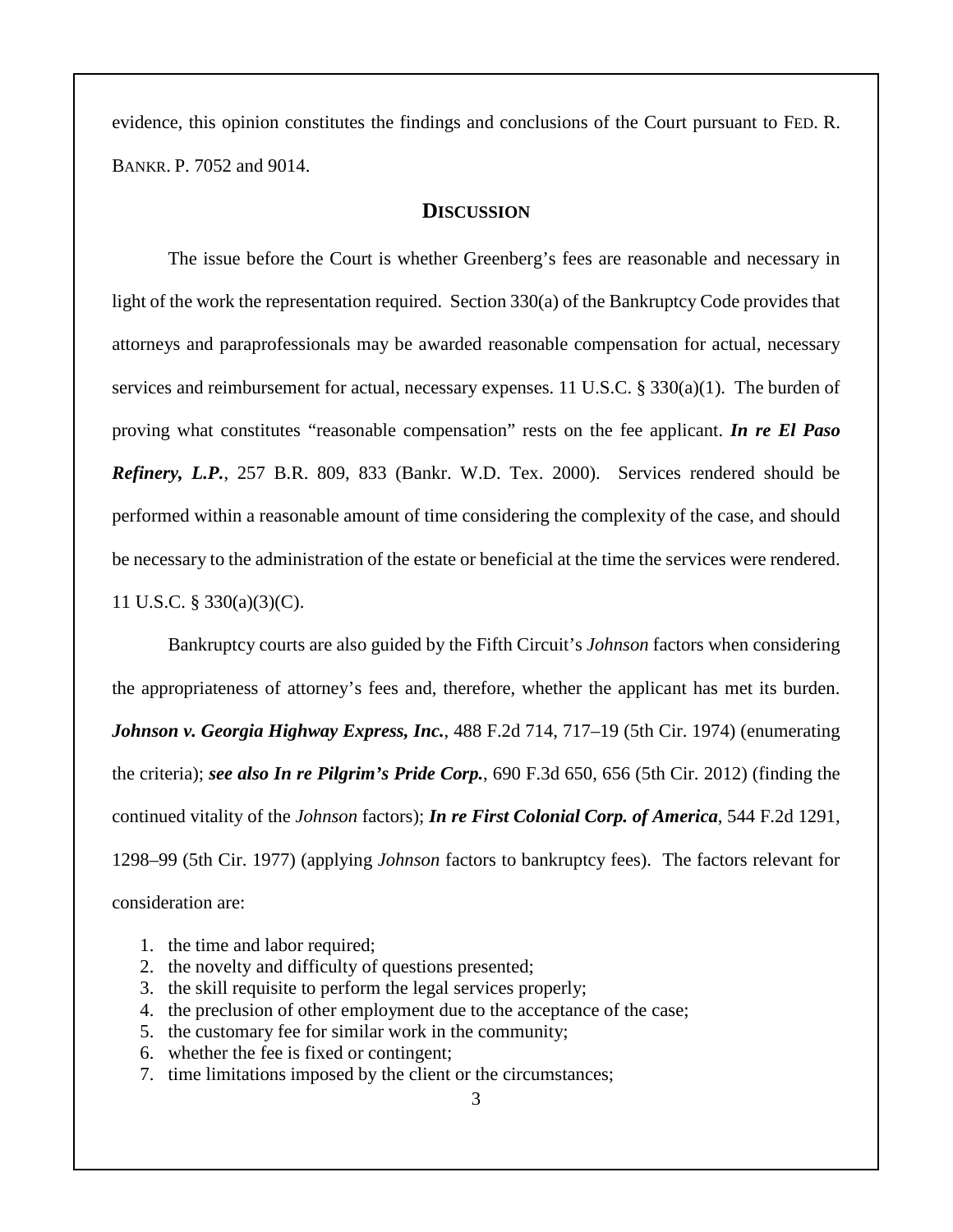- 8. the amount involved and the results obtained;
- 9. the experience, reputation, and ability of the attorneys;
- 10. the undesirability of the case;
- 11. the nature and length of the professional relationship with the client; and
- 12. awards in similar cases.

*Johnson*, 488 F.2d at 717–19. The bankruptcy court has broad discretion in determining what amount constitutes appropriate compensation and whether the *Johnson* criteria are satisfied. *In re Consol. Bancshares, Inc.*, 785 F.2d 1249, 1252, 1257 (5th Cir. 1986).

The blended hourly rate of \$525 is appropriate considering similar rates within the community, and Greenberg's hours billed were those necessary for representation. Weighing the above-enumerated factors, the extent of Greenberg's representation, and the efforts Greenberg has already taken to lower its fees, this Court finds Greenberg's current fee application reasonable in its entirety.

### *1. Greenberg's Work Fostered the Successful Conclusion of a Difficult Case.*

The Reorganized Debtors generally assert that much of the work done by Greenberg was unnecessary, but support this assertion with only a few examples of allegedly duplicative work and otherwise point to the high bill as inherently demonstrative of excessive work.

The Court finds Greenberg's responses to the specific line-item challenges sufficient. For complicated pleadings, it is understandable that more than one professional may bill for reviewing the same document, as they may be reviewing for different information and for different purposes.

The \$2.2 million fee in and of itself does not conclusively demonstrate unreasonableness, and the *Johnson* factors are particularly relevant here. Greenberg was required to handle a large and complex case with a high volume of pleadings, many of which came with small windows of time in which to respond. Debtors' counsel filed a number of motions on an emergency basis and gave Greenberg short notice, imposing more time limitations than counsel might experience in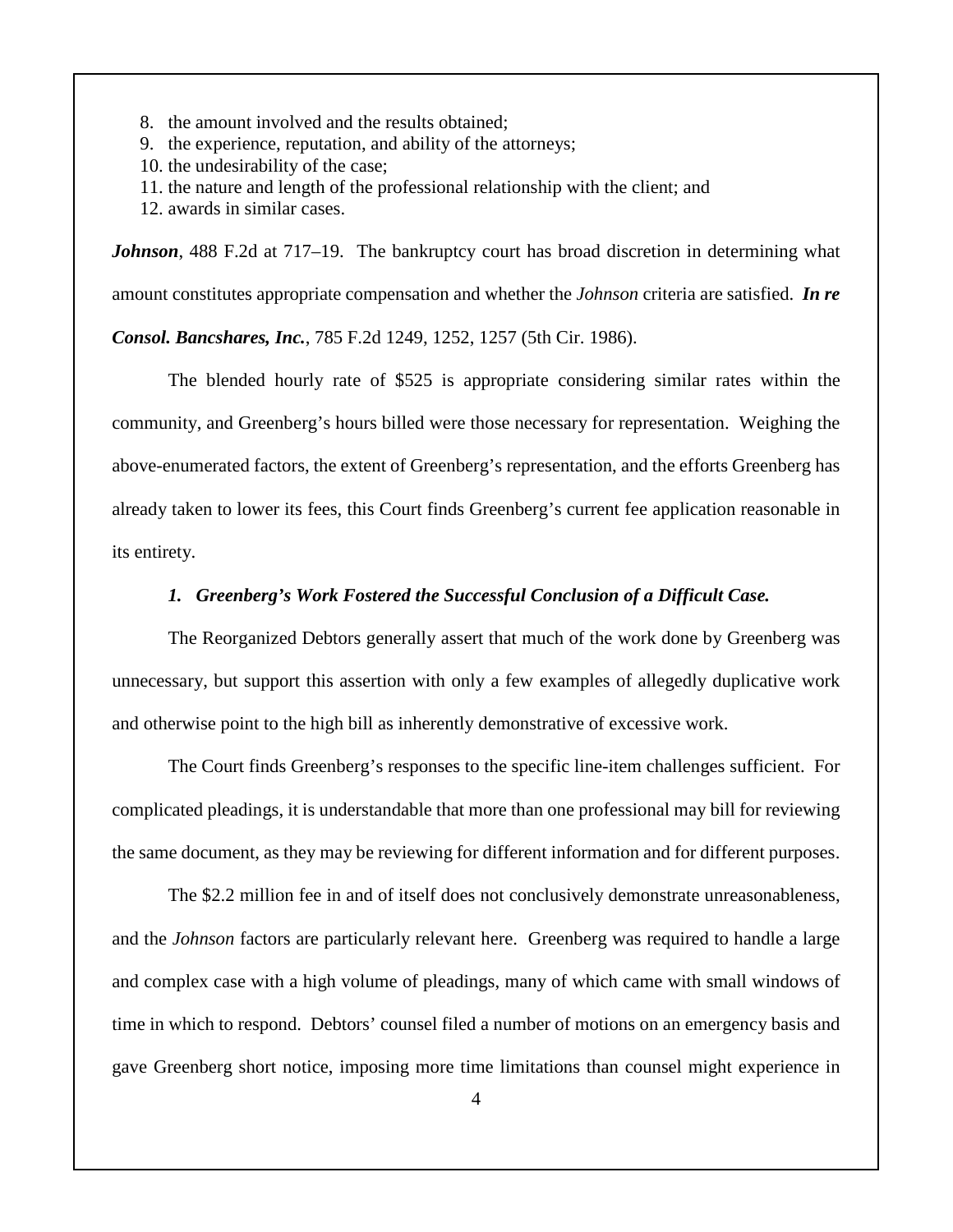other cases. Even with the added challenges, Greenberg produced commendable results and was heavily involved in negotiations that led to the successful confirmation of a workable plan.

There is some disparity—approximately \$150,000—between the fees charged by Debtors' original counsel and Greenberg. The Reorganized Debtors' counsel argues that Greenberg's higher fees are evidence of unnecessary work, since it is unusual for the committee's counsel's fees to exceed those of debtors' counsel in a chapter 11 case.

The Court recognizes that the fee disparity seems counterintuitive at first glance. Yet, after considering the amount of work and time Greenberg needed to invest while facing intense opposition and short-notice motions from both Debtors' counsel and the equity holders (whose time is not reflected on fee applications), the hours billed are reasonable. Greenberg's fees are, in great part, reactionary: the Committee's counsel was forced to rework the Debtors' original insufficient proposal, continuously negotiate with multiple sets of attorneys, and respond to expedited motions at the drop of a hat. Greenberg's fees were driven up by the actions of Debtors' counsel.

Finally, the Reorganized Debtors offered at the hearing approximately thirty orders—from bankruptcy courts in Texas and Delaware—on fee applications. The Court has reviewed the orders and finds them interesting, but ultimately too limited in scope to be helpful. The documents speak only to how much compensation various parties were awarded, with no information on the hours billed, hourly rates, or complexity of the cases. The amounts on the orders cannot be considered in a vacuum. In light of the unusually expeditious and aggressive nature of these proceedings, without some showing of relevance, compensation without context is not informative.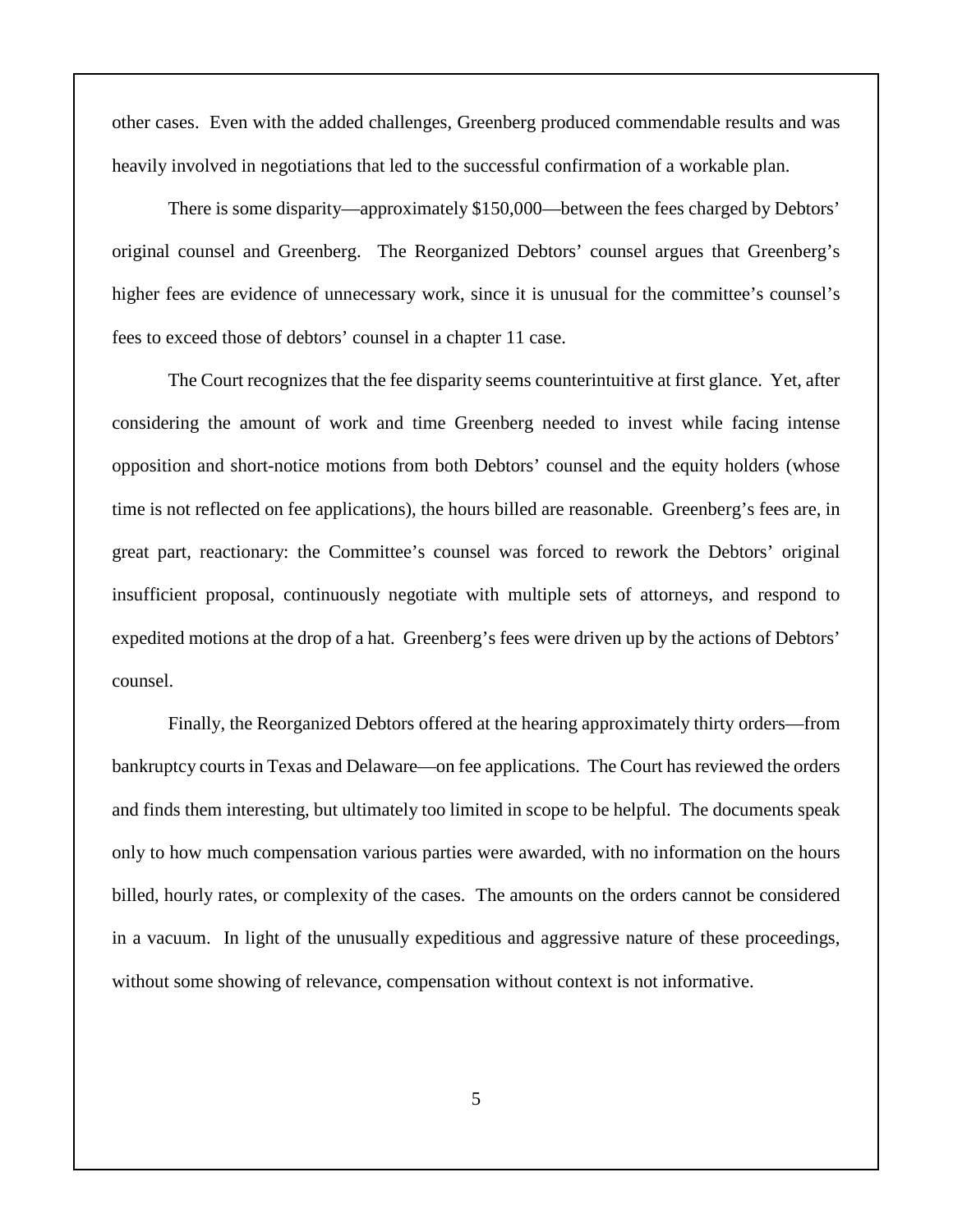### *2. Greenberg's Fee Arrangement Benefitted the Estate by Providing a Discount.*

Competing spreadsheets were admitted into evidence showing a comparison between the blended rates versus usual hourly billing rates. Reorganized Debtors' counsel argues that the blended rate Greenberg used proved more costly for the estate than standard billing rates would have. This argument—and the spreadsheet that accompanies it—uses only Greenberg's 2016 hourly rates and assumes that Greenberg would not have been allowed to increase those rates during the course of the representation. No authority is cited for this proposition, nor was there judicial action taken during the case to prohibit a rate increase at the beginning of the year. In fact, there was a rate increase in 2017, which widened the gap between the blended rate and the standard fees. On the other hand, Greenberg's spreadsheet compares the blended rate against the 2016 and 2017 hourly rates that would have otherwise been charged through the course of the representation. The result is a net savings for the estate. This Court finds no reason that Greenberg could not have adjusted its standard rates at the beginning of the year and therefore finds Greenberg's calculations compelling. $2$ 

As such, the blended rate that Greenberg used saved the estate \$111,690. Further, a portion of the savings was the result of voluntarily writing down hours of work performed. Fee arrangements that provide discounts to the estate comport with the estate-benefitting goals laid out in § 330(a), and further support the reasonableness of the compensation.

<span id="page-5-0"></span> <sup>2</sup> *See* ABA Comm. on Ethics and Prof'l Responsibility, Formal Op. No. 458 (2011) (stating that attorneys are generally permitted to modify fee agreements as long as the change is reasonable and notice is provided to the client).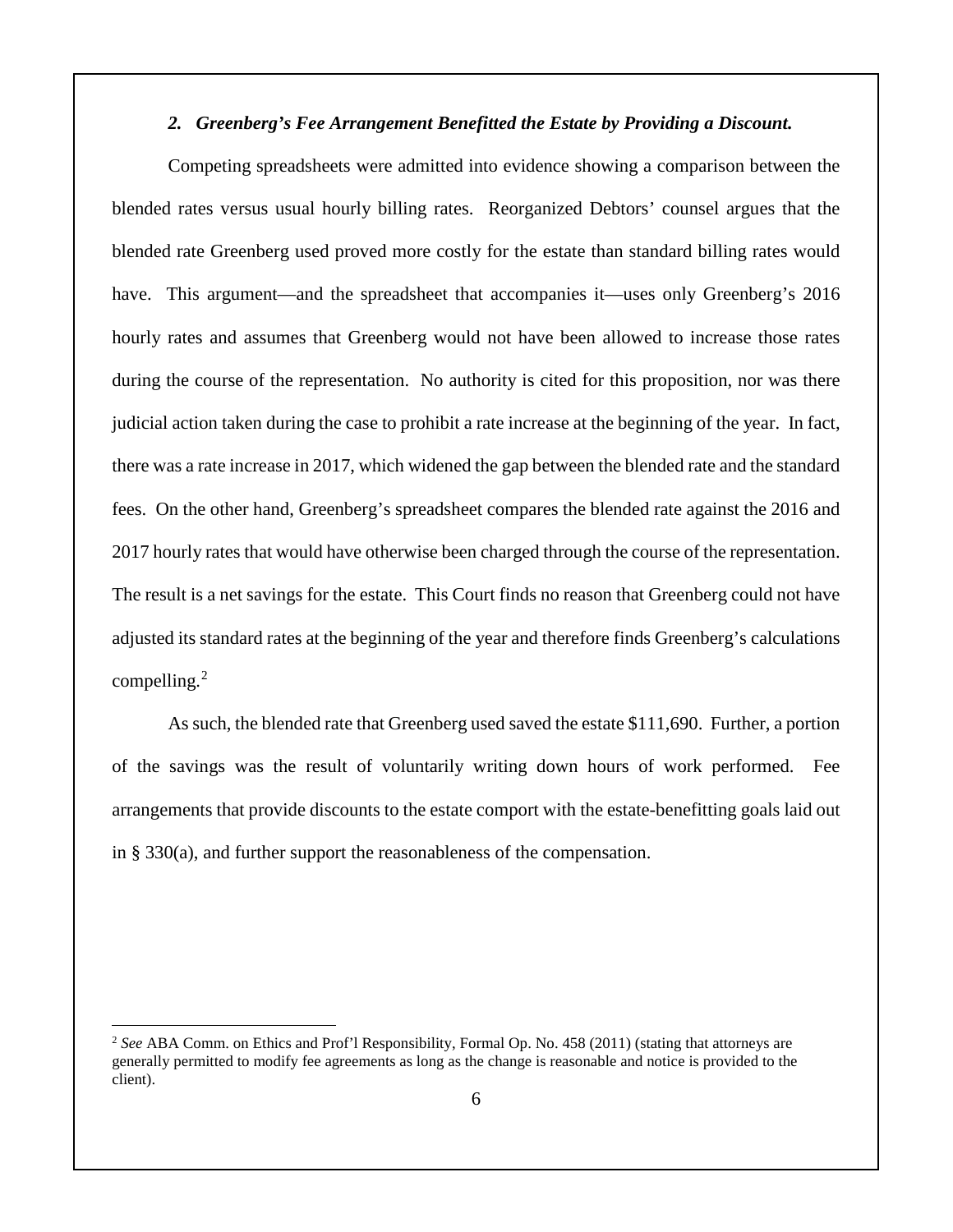### *3. Greenberg Did Not Overstaff the Case with Lower-Billing Professionals.*

Counsel for the Reorganized Debtors alleges that Greenberg inappropriately overstaffed young associates and paraprofessionals in order to take advantage of the blended rate. Upon examination of the time billed by each professional at each stage of the case, the Court finds this argument unpersuasive.

The top biller on the case was Mr. Kyle Woods, an of-counsel commercial bankruptcy attorney with almost thirty years of experience. Mr. Woods performed more than 25% of the total work done in the case and billed more than 1,200 hours. His standard hourly billing rate of \$595 was reduced to the blended hourly rate of \$525. Mr. David Kurzweil, a shareholder, billed more than 500 hours. His 2016 hourly rate of \$875 and 2017 hourly rate of \$985 were both flattened to the blended hourly rate for the entirety of the representation. The Reorganized Debtors' assertion that Greenberg was perversely incentivized to staff the case with lower-billing professionals is meritless.

Certainly, some of the attorneys staffed to the case were associates. This is to be expected in a large case with a blended rate; it will naturally be staffed with some attorneys who bill above the flat rate and some who bill below it. Document review and difficult legal research are expected tasks during a complex case and are appropriate assignments for younger professionals. The Court finds no evidence of inappropriate staffing.

#### *4. Greenberg's Travel Expenses Are Reasonable.*

Greenberg incurred a litany of travel expenses for which it requests reimbursement. Objections to the reimbursement are twofold: first, that Greenberg sometimes flew business class or first class when local rules require coach rates; and second, that Greenberg imprudently chose expensive hotels and vehicles while traveling.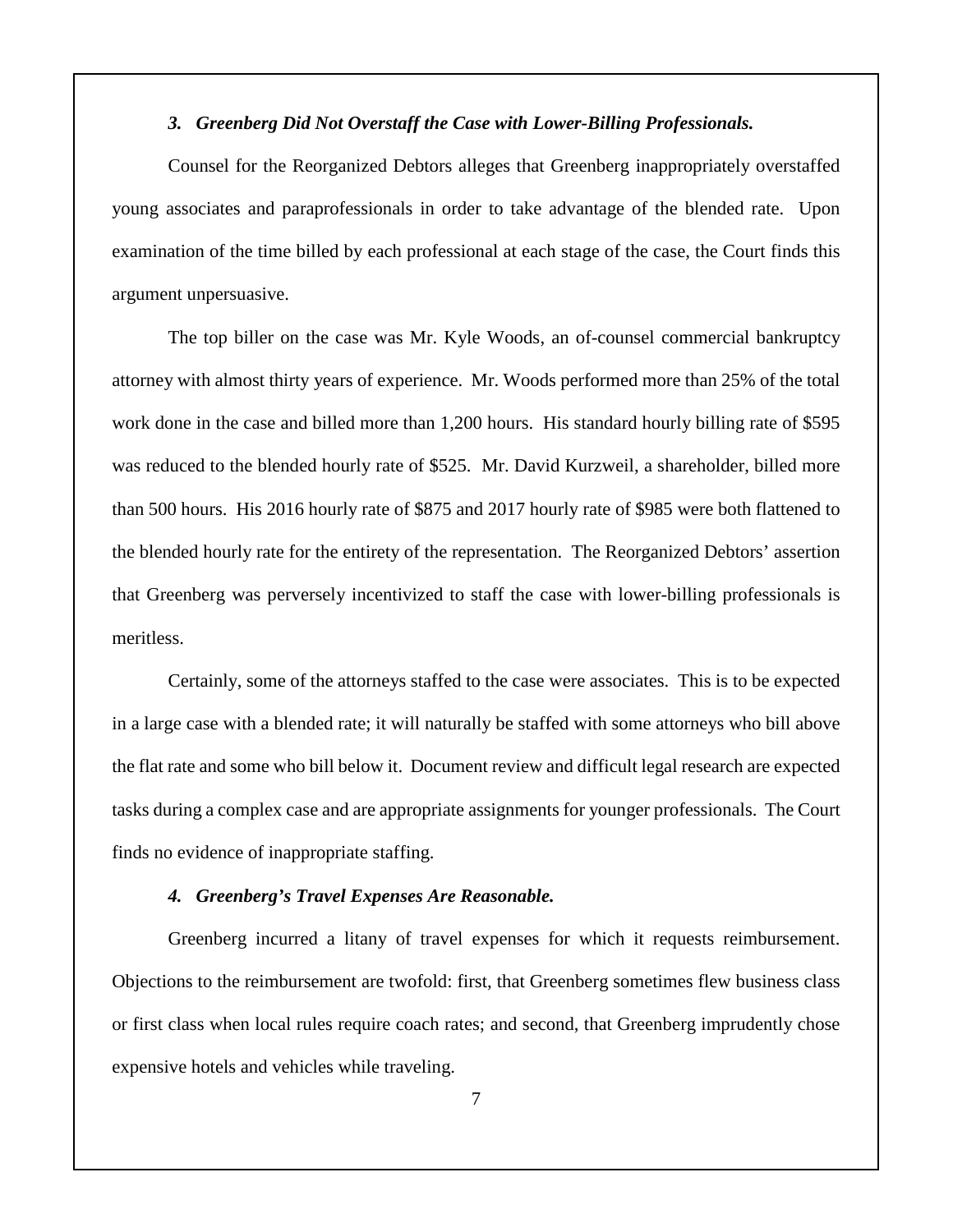Local rules do provide that air travel is expected to be at regular coach fare for all flights. L. Rule 1020.1, App. L-1020.1, Ex. H(III)(Q). In both the response filed and during the hearing, however, Greenberg confirmed that any premium seats on flights were at coach rates as a result of promotions offered by the airline. Due to the large number of expedited and short-notice motions filed in the case, it is also expected that airfare—even at standard cost—would be more expensive than in a slower-paced proceeding where tickets would be more easily booked in advance.

Local rules also direct attorneys to use "reasonable discretion and prudence in connection with hotel expenditures." L. Rule 1020.1, App. L-1020.1, Ex. H(III)(R). While some of Greenberg's lodging decisions were costlier than those of other attorneys in this case, Greenberg has already addressed this concern by agreeing to reduce its requested compensation and expenses.

Immediately prior to the hearing, the U.S. trustee withdrew its objection and explained that it had reached an agreement with Greenberg. Greenberg confirmed that it would reduce its overall requested compensation and expenses by \$50,000 in order to resolve the U.S. trustee's concerns about potentially excessive travel expenses. If there were any existing issue about travel costs incurred during the course of the representation, it is erased by the agreement.

## **CONCLUSION**

After careful consideration of the efforts undertaken by Greenberg, the actions of Debtors' counsel that necessitated a higher workload for Committee's counsel, the agreement with the U.S. trustee, and the discount provided to the estate, the Court finds Greenberg's fees to be reasonable. Greenberg requests compensation for actual, necessary services rendered and expenses incurred amidst a time-pressured, labor-intensive, complex case. The fees are appropriate for the representation provided.